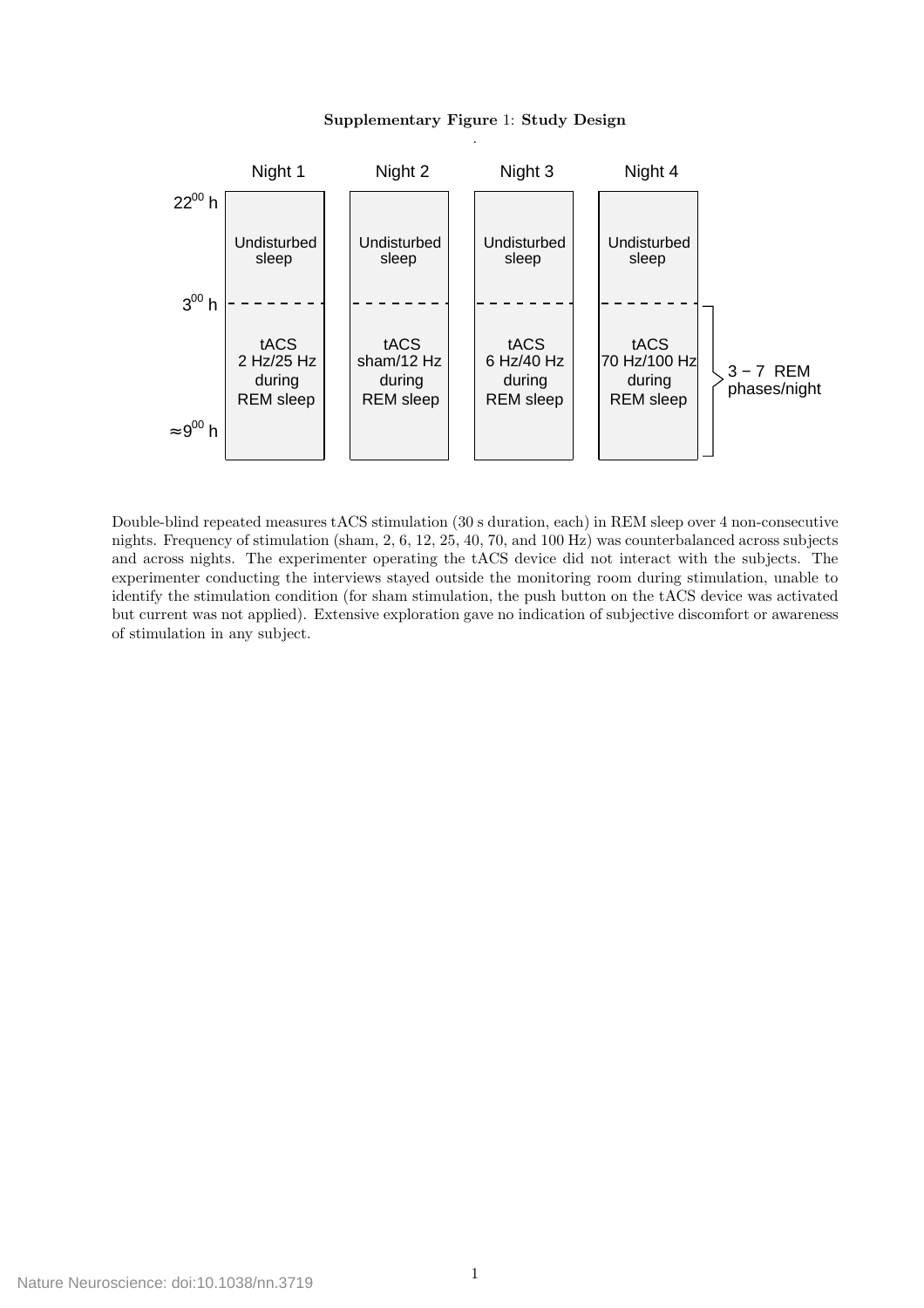Supplementary Figure 2: Montage and Stimulation Potentials



a) Montage of 22-channel EEG (bandpass filtered: 0.3 – 120 Hz, sampling rate: 512 Hz) and sites of tACS electrode placement  $(a, b, c, d)$ . tACS electrodes a and b, as well as c and d were connected pair-wise. The AC current flowed mainly sagitally between  $a$  and  $c$ , respectively  $b$  and  $d$ . The combined impedances of the paired tACS electrodes were kept below 5 kΩ. EEG electrodes were referenced to Cz instead of mastoids because of the close proximity of the latter to the tACS electrodes  $c$  and  $d$ .

b) Measured scalp surface potentials applied during one arbitrarily chosen maximum of a 40 Hz sinusoidal tACS stimulation in a single subject, with all polarities reverting every 12.5 milliseconds (voltage scale given in relative units). See Online Methods for details.

c) Mathematically derived dura potential (CSD estimate). The dura potential indicates the effect of the stimulation current entering the skull, spreading from fronto-temporal to parieto-occipital regions, as well.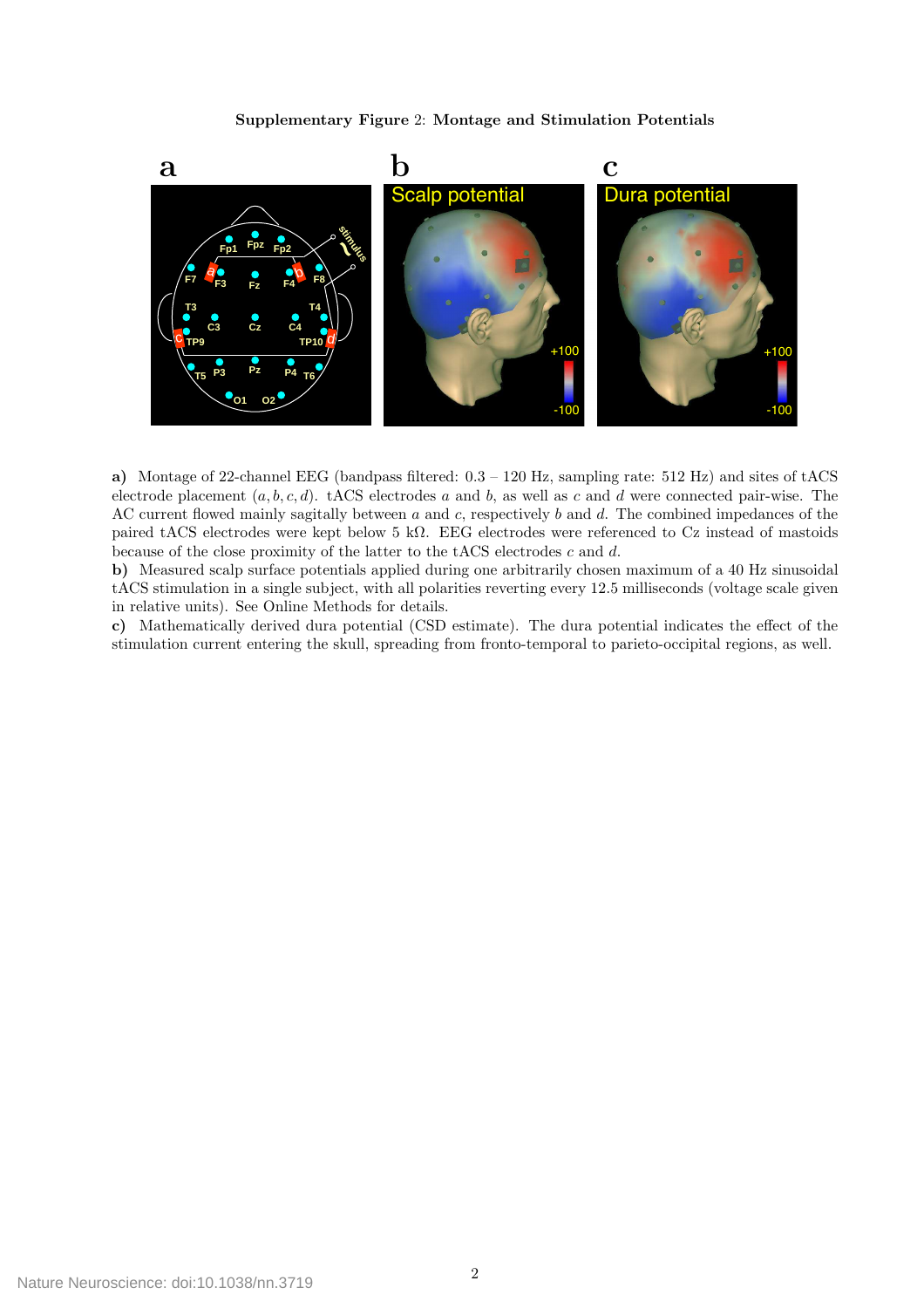## Supplementary Figure 3: Empirical Model of Dream Consciousness

Positions on the indicated primary-to-secondary consciousness axis are based on the logarithm of ratios of mean scores in lucid and non-lucid dreams. All factors have been identified as components of dream consciousness. Lucid dreams, which are thought to add elements of secondary consciousness, are characterized by increased ratings in reflective INSIGHT, CONTROL, and DISSOCIATION, and, to a lesser extent, by access to MEMORY, as well as NEGATIVE and POSITIVE EMOTIONS. THOUGHT and REALISM do not differentiate between lucid and non-lucid dreams. The graph is based on the laboratory scores shown in Fig. 4 of Voss  $et\ al.<sup>9</sup>$  (LuCiD scale). For validation purposes, mean scores of the dream reports under sham condition in the current sample were compared to those of the original study on the basis of which these factors were constructed<sup>9</sup> . Scores of both studies compared well, suggesting reliable subjective ratings in the current study (INSIGHT:  $t = 0.91$ ,  $p = 0.366$ ; CONTROL:  $t = 0.46$ ,  $p = 0.647$ ; THOUGHT:  $t = 1.20$ ,  $p = 0.231$ ; REALISM:  $t = 1.08$ ,  $p = 0.283$ ; MEMORY:  $t = 1.59$ ,  $p = 0.113$ ; DISSOCIATION:  $t = 0.73$ ,  $p = 0.470$ ; NEGATIVE EMOTION:  $t = 1.49$ ,  $p = 0.139$ ; POS-ITIVE EMOTION:  $t = 0.39$ ,  $p = 0.700$ ; df = 106, all n.s.).

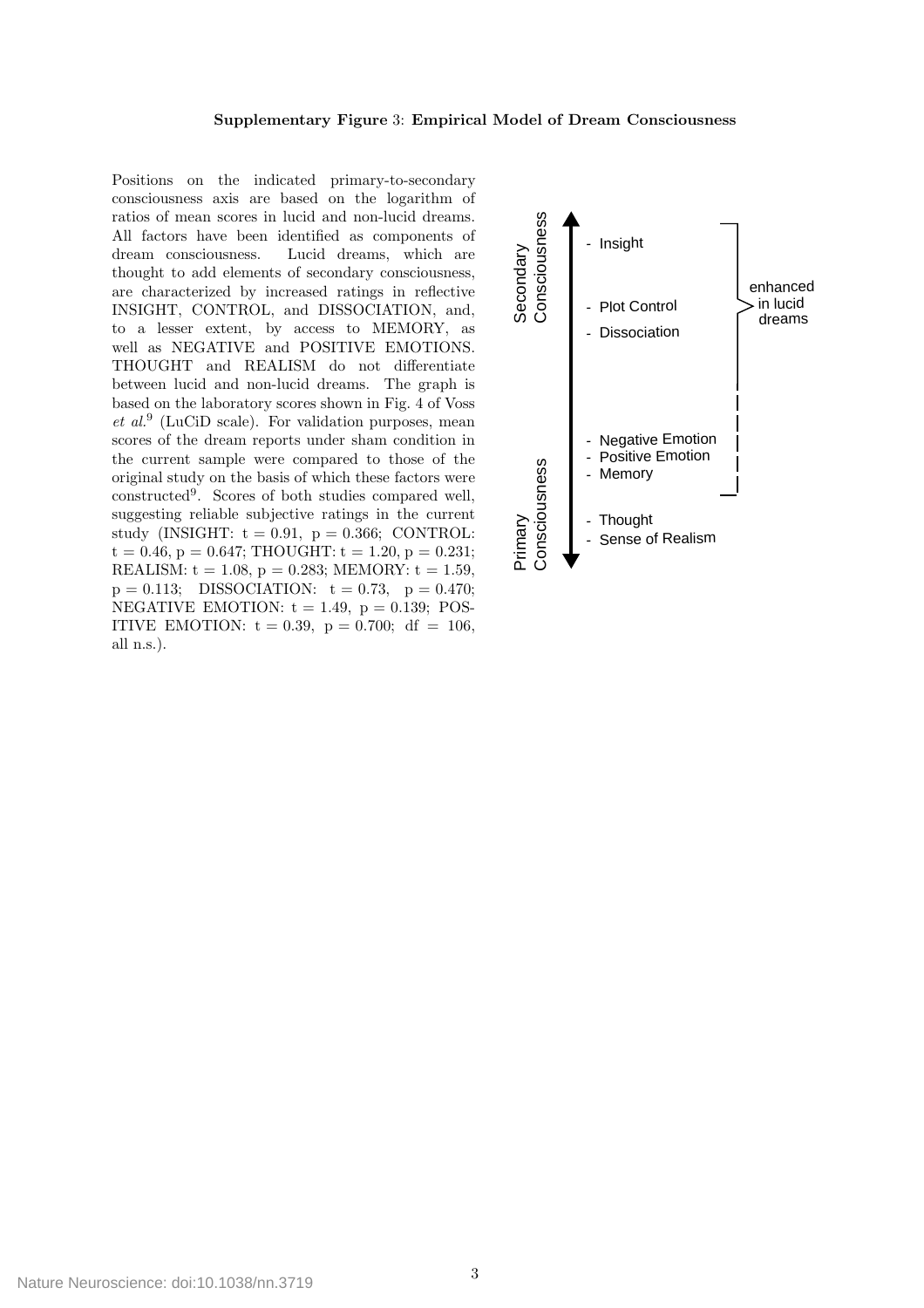

EEG and EMG data recorded during sham condition (top) and with tACS stimulation of 12 Hz (center), respectively 40 Hz (bottom). The EEG at site Fpz is shown unfiltered while the EMG is filtered to demonstrate that subject remained in REM sleep throughout stimulation; awakening (sham:  $t=220$  s, 12 Hz:  $t=195$  s, 40 Hz: t=215 s) is signaled by a marked change in the EMG. Note also that the EEG samples shown are not corrected for ocular artefacts. The horizontal accolades schematically indicate the phases defined in the main text, namely, before stimulation (I), during stimulation (II), as well as after forced awakening (IV). During phase II, the tACS current is applied for 30 seconds generating the very large amplitudes indicated as a solid blue block in the unfiltered EEG (center and bottom frames). Phases I, II and, III (not indicated here) cover REM sleep, and phase IV corresponds to wakefulness.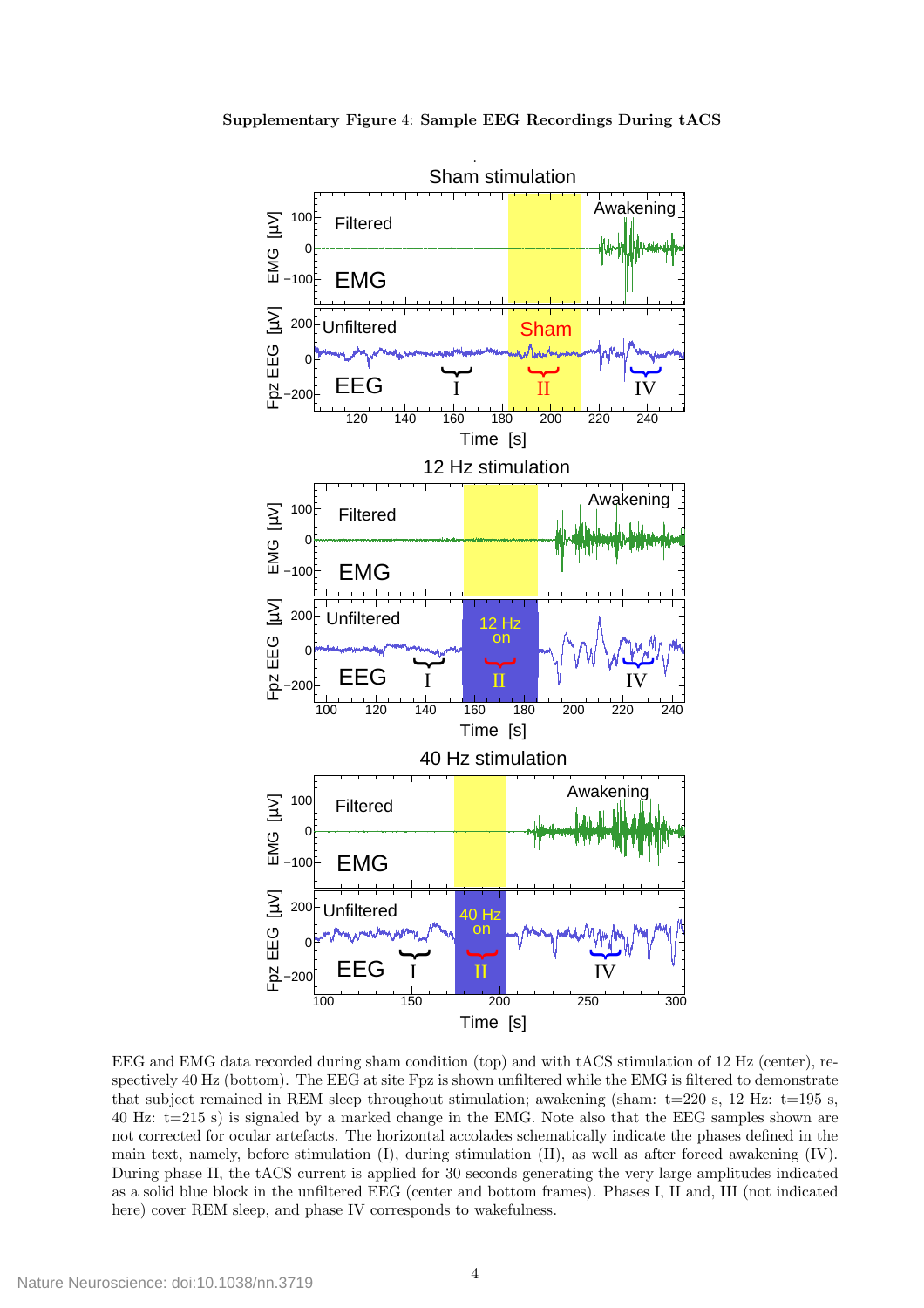

Grand average FFT power was computed as function of the EEG frequency (resolution  $= 1$  Hz) for indicated stimulation conditions: sham  $(N=30)$ , 2 Hz  $(N=31)$ , 6 Hz  $(N=19)$ , 12 Hz  $(N=18)$ , 25 Hz  $(N=26)$ , 40 Hz  $(N=44)$ , 70 Hz  $(N=21)$ , and 100 Hz  $(N=18)$ . Averaging took place over frontal and temporal electrode sites (Fp1, Fp2, Fpz, F3, F4, Fz, F7, F8, T3, T4, T5, and T6), over stimulation sequences, and over subjects. The dips in power mark those frequencies for which a notch filter was applied. Phases I & II correspond to REM sleep, phase IV to wakefulness.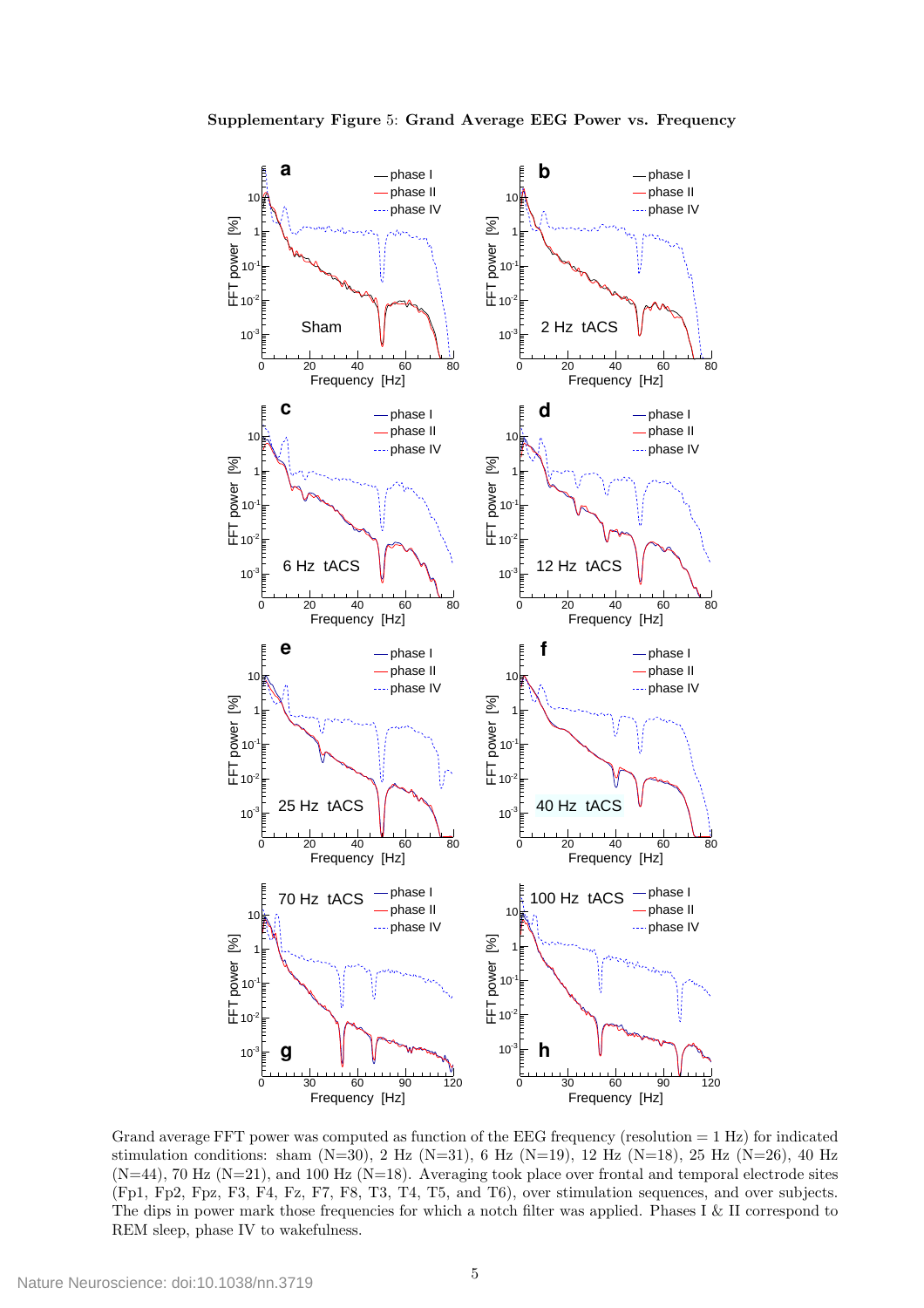

Supplementary Figure 6: Additional Mean LuCiD Scores vs. Stimulus

Mean scores  $(\pm 1 \text{ s.e.})$  are shown for the LuCiD factors THOUGHT, REALISM, MEMORY, NEGATIVE EMOTION, and POSITIVE EMOTION. Significant contrasts from MANOVA  $(N=207)$  exist only for RE-ALISM (sham vs. 2 Hz:  $p = 0.0322$ , 2 Hz vs. 100 Hz:  $p = 0.0097$ ) and for MEMORY (sham vs. 70 Hz: p  $= 0.0345, 40$  Hz vs. 70 Hz:  $p = 0.0089$ ). In accordance with previous laboratory data<sup>9</sup>, THOUGHT and REALISM are reported in a similar pattern across all stimulation conditions. Albeit not reaching statistical significance, ratings for both NEGATIVE and POSITIVE EMOTION appear to decrease linearly with increasing stimulus frequency (as indicated by dashed lines).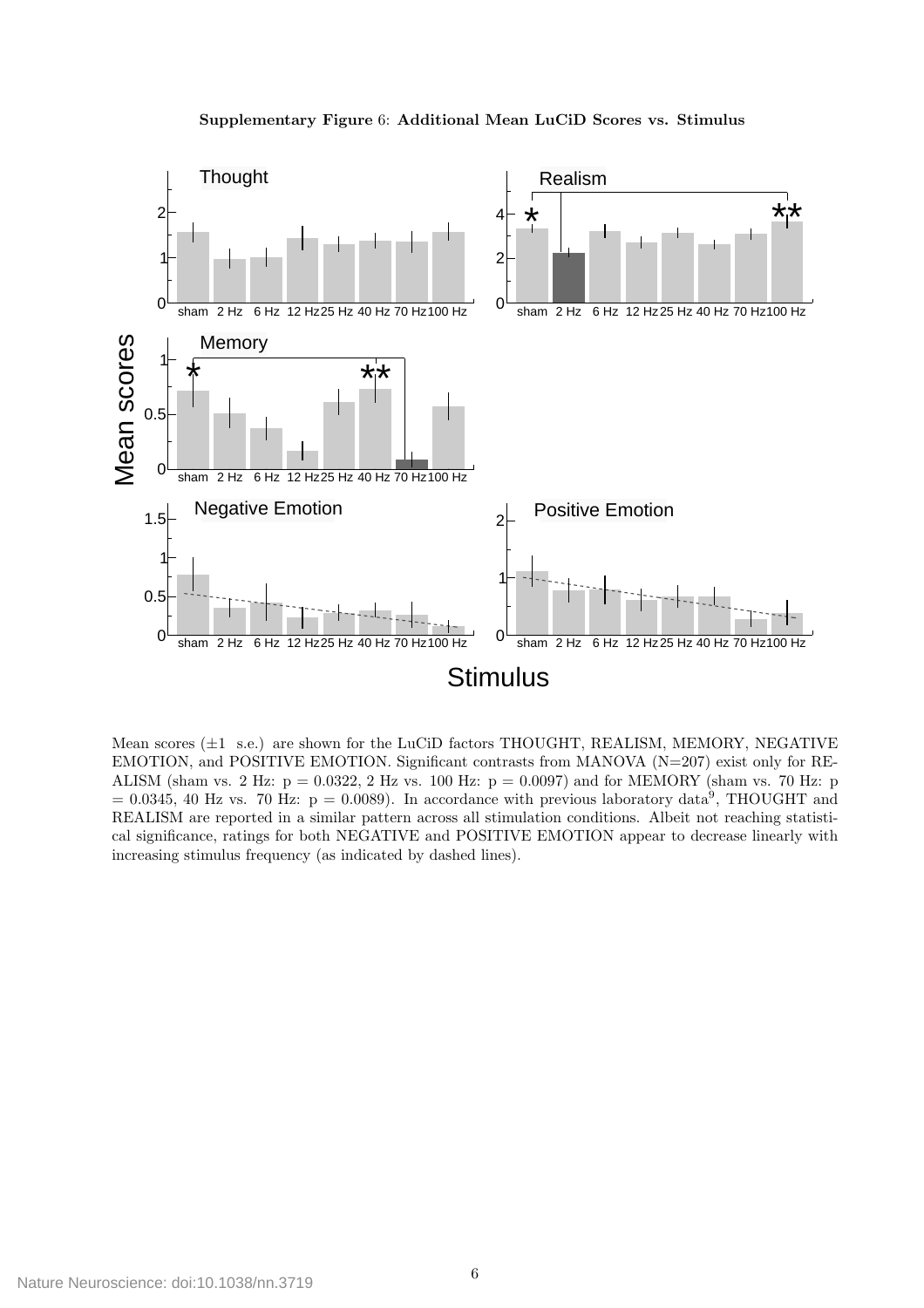|                   | Nb. of | Awakenings  |    | Nb. of REM sleep | Nb. of dreams               |                    |  |
|-------------------|--------|-------------|----|------------------|-----------------------------|--------------------|--|
| <b>Stimulus</b>   | tACS   | during tACS |    | dream reports    | rated as lucid              |                    |  |
|                   |        |             | N  | fraction $[\%]$  | N                           | $[\%]$<br>fraction |  |
| sham              | 34     | 2           | 30 | 93.8             | $\left( \right)$            |                    |  |
| $2$ Hz            | 50     | 10          | 31 | 77.5             | 0                           |                    |  |
| $6$ Hz            | 46     | 3           | 19 | 44.2             | $\theta$                    |                    |  |
| $12$ Hz           | 32     | 3           | 18 | 62.1             |                             | 5.6                |  |
| $25$ Hz           | 42     | 2           | 26 | 65.0             | 15                          | 57.6               |  |
| $40$ Hz           | 50     | 2           | 44 | 91.7             | 34                          | 77.3               |  |
| $70\ \mathrm{Hz}$ | 35     | 2           | 21 | 63.6             | 3                           | 14.3               |  |
| $100$ Hz          | 35     |             | 18 | 58.1             | $\mathcal{D}_{\mathcal{L}}$ | 11.1               |  |

Supplementary Table 1: Number of Stimulations and Subsequent Dream Recollections

The fraction of dream reports is given with respect to the number of stimulations not leading to spontaneous awakenings, the fraction of lucid dreams is given with respect to the number of dream reports.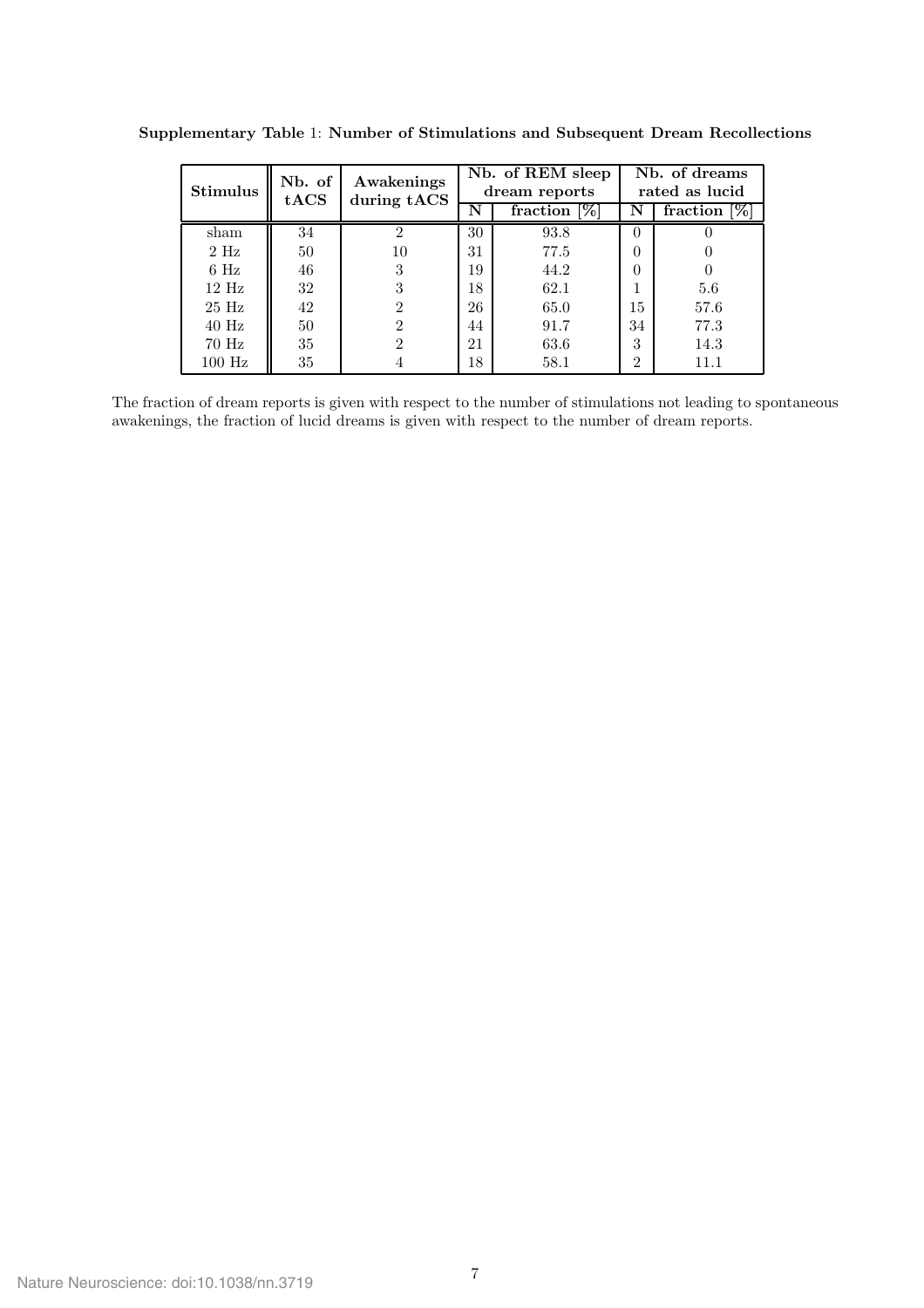| Factor              | Wilks'<br>Lambda | F     | df         | p        | $n^2$ |
|---------------------|------------------|-------|------------|----------|-------|
| Stimulation type:   | 3.29             |       | 56, 1039.3 | < 0.0001 | 0.12  |
| <b>INSIGHT</b>      |                  | 4.97  | 7, 199     | < 0.0001 | 0.15  |
| <b>CONTROL</b>      |                  | 4.68  | 7, 199     | < 0.0001 | 0.14  |
| THOUGHT             |                  | 0.99  | 7, 199     | 0.4335   | 0.03  |
| <b>REALISM</b>      |                  | 3.24  | 7, 199     | 0.0028   | 0.10  |
| <b>MEMORY</b>       |                  | 3.12  | 7, 199     | 0.0038   | 0.10  |
| <b>DISSOCIATION</b> |                  | 10.62 | 7, 199     | < 0.0001 | 0.27  |
| NEGATIVE EMOTION    |                  | 1.72  | 7, 199     | 0.1054   | 0.06  |
| POSITIVE EMOTION    |                  | 1.35  | 7, 199     | 0.2289   | 0.05  |

Supplementary Table 2: MANOVA Results on Effects of Stimulation

Least-significant difference Bonferroni test for post hoc comparisons:

| <b>INSIGHT:</b>      |        | <b>CONTROL:</b>      |        | DISSOCIATION:        |          |  |
|----------------------|--------|----------------------|--------|----------------------|----------|--|
| Contrast             |        | Contrast             |        | Contrast             |          |  |
| 40 Hz vs. sham       | 0.0009 | $25$ Hz vs. sham     | 0.0866 | 40 Hz vs. sham       | < 0.0001 |  |
| $40$ Hz vs. $2$ Hz   | 0.0159 | $25$ Hz vs. $2$ Hz   | 0.0004 | $40$ Hz vs. $2$ Hz   | < 0.0001 |  |
| $40$ Hz vs. $6$ Hz   | 0.3338 | $25$ Hz vs. $6$ Hz   | 0.0150 | $40$ Hz vs. $6$ Hz   | < 0.0001 |  |
| 40 Hz vs. 12 Hz      | 0.0466 | 25 Hz vs. 12 Hz      | 0.0074 | $40$ Hz vs. $12$ Hz  | < 0.0001 |  |
| $40$ Hz vs. $25$ Hz  | 1.0000 | $25$ Hz vs. $40$ Hz  | 0.0010 | $40$ Hz vs. $25$ Hz  | 1.0000   |  |
| $40$ Hz vs. $70$ Hz  | 0.0099 | $25$ Hz vs. 70 Hz    | 0.0003 | $40$ Hz vs. 70 Hz    | 0.0016   |  |
| $40$ Hz vs. $100$ Hz | 0.1197 | $25$ Hz vs. $100$ Hz | 0.0007 | $40$ Hz vs. $100$ Hz | < 0.0001 |  |

Multivariate Analysis of Variance results  $(N=207)$  on effects of stimulation (sham, 2, 6, 12, 25, 40, 70, and 100 Hz) on subjective ratings of dream consciousness (i.e. the LuCiD scale factors).

INSIGHT: knowing the dream is only a dream while sleeping. CONTROL: being able to change the dream plot at will. THOUGHT: believing to think logically in the dream. REALISM: the degree to which the dream feels real. MEMORY: having access to waking memory. DISSOCIATION:  $3^{rd}$ -person perspective. NEGATIVE EMOTION: feelings of anxiety, anger, or grief. POSITIVE EMOTION: feelings of euphoria or joy. Also, for validation purposes, mean scores of the dream reports under sham condition in the current sample were compared to those of the original study<sup>9</sup> on the basis of which these factors were constructed (see also Supplementary Figure 3).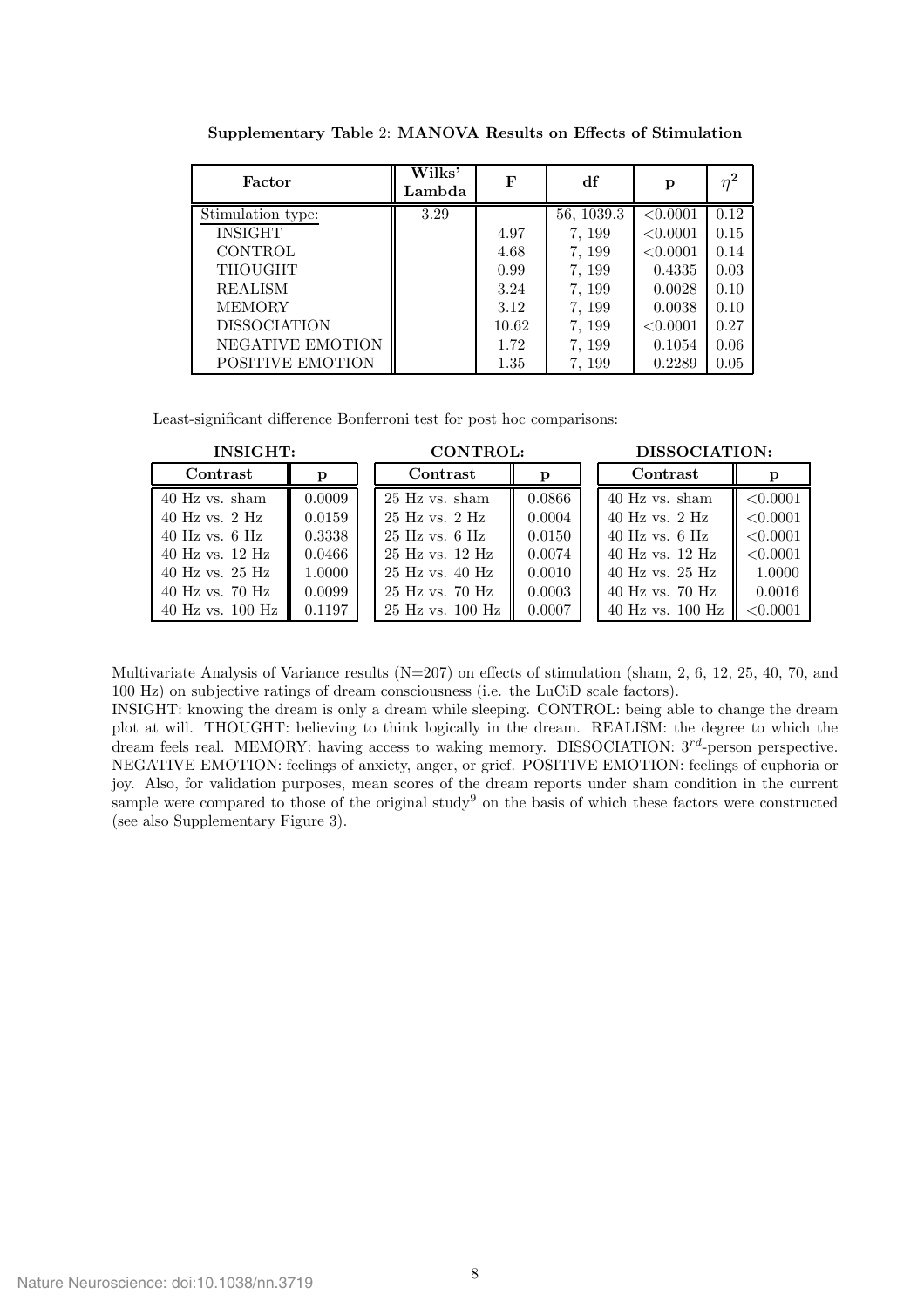| FFT                |           | LuCiD Scale Factor |         |         |                |               |                    |           |           |
|--------------------|-----------|--------------------|---------|---------|----------------|---------------|--------------------|-----------|-----------|
| <b>Power Ratio</b> |           | <b>INSIGHT</b>     | CONTROL | THOUGHT | <b>REALISM</b> | <b>MEMORY</b> | DISSOC.            | NEG. EMO. | POS. EMO. |
| $40$ Hz II/I       |           | $0.30***$          | 0.09    | 0.12    | $-0.10*$       | 0.01          | $0.43***$          | $-0.02$   | $-0.01$   |
|                    |           | 0.0001             | 0.2423  | 0.0789  | 0.0492         | 0.8537        | $2 \times 10^{-8}$ | 0.8271    | 0.8728    |
| $25$ Hz II/I       | <b>TO</b> | $0.16**$           | 0.09    | 0.05    | $-0.03$        | 0.01          | $0.18**$           | $-0.08$   | 0.04      |
|                    |           | 0.0098             | 0.2573  | 0.5326  | 0.6571         | 0.7402        | 0.0081             | 0.3908    | 0.7052    |

Supplementary Table 3: Spearman Correlation Coefficients

Spearman correlation coefficients  $r$  between LuCiD questionnaire data and EEG power ratios (phases II/I) at fronto-temporal sites in the 25 Hz (22 – 28 Hz) and 40 Hz (37 – 43 Hz) frequency bands, based on 80 s segments prior to (phase I) and 20 s segments during (phase II) tACS stimulation. N=207, \*\*\*:  $p \le 0.001$ , \*\*:  $p \le 0.01$ , \*:  $p \le 0.05$ . Power ratios in the 25 Hz band and in the 40 Hz band are correlated with  $r = 0.22$  $(p = 0.0012).$